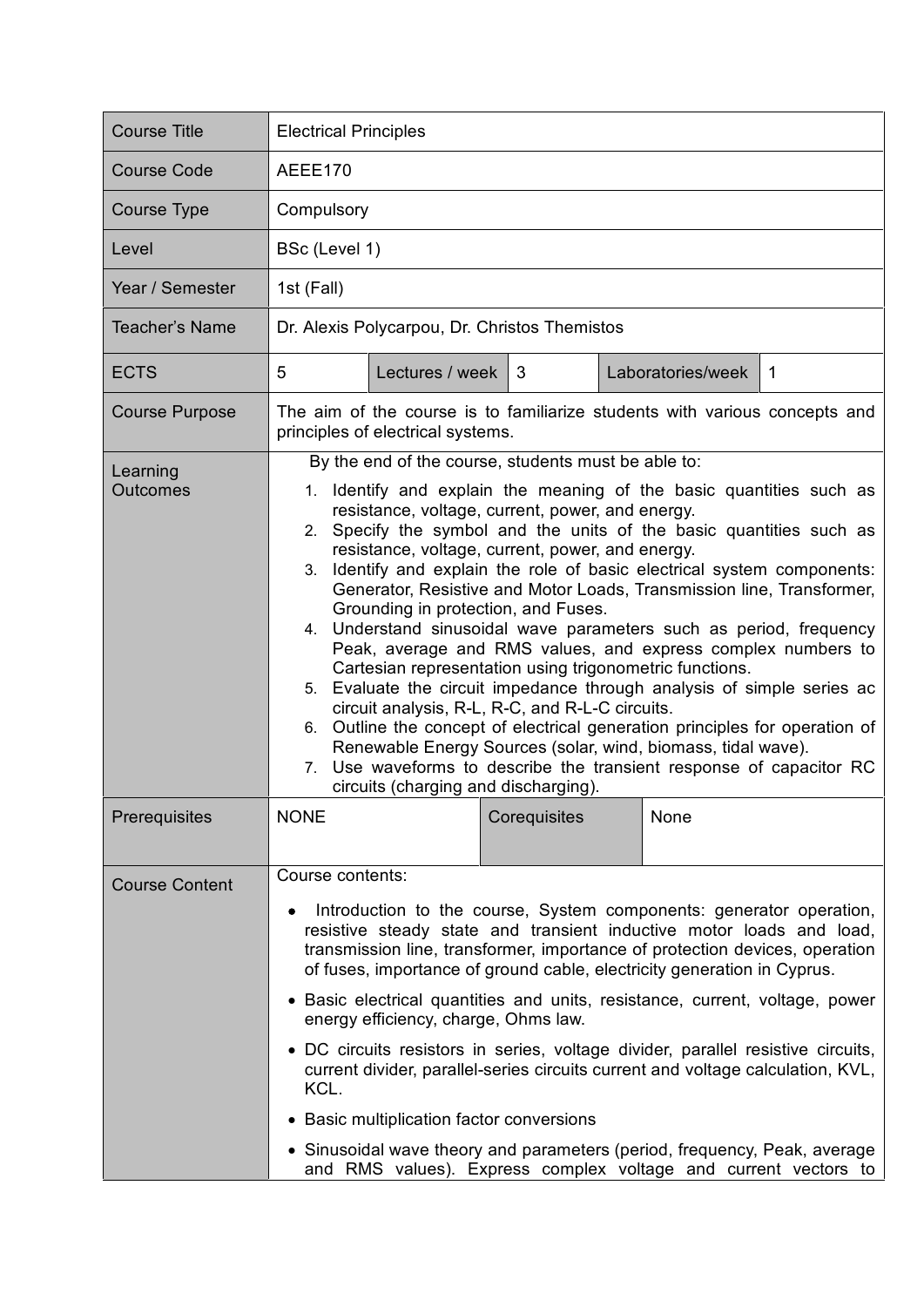|                         | Cartesian representation using trigonometric functions.                                                                                                                                                                                                                                                                                                                                                                                                                                                                                                                                                                                                                                                                                                                                                                                                                                                                                                                                                                                                                                                                                                                                                                                                                                                                                                                                                                                              |
|-------------------------|------------------------------------------------------------------------------------------------------------------------------------------------------------------------------------------------------------------------------------------------------------------------------------------------------------------------------------------------------------------------------------------------------------------------------------------------------------------------------------------------------------------------------------------------------------------------------------------------------------------------------------------------------------------------------------------------------------------------------------------------------------------------------------------------------------------------------------------------------------------------------------------------------------------------------------------------------------------------------------------------------------------------------------------------------------------------------------------------------------------------------------------------------------------------------------------------------------------------------------------------------------------------------------------------------------------------------------------------------------------------------------------------------------------------------------------------------|
|                         | • Resistive Capacitive and inductive AC circuit steady state analysis (RLC<br>series and parallel circuits). Calculation of generated current and power<br>dissipated.                                                                                                                                                                                                                                                                                                                                                                                                                                                                                                                                                                                                                                                                                                                                                                                                                                                                                                                                                                                                                                                                                                                                                                                                                                                                               |
|                         | • Renewable energy sources, description of the electrical generation and<br>operation of each one.                                                                                                                                                                                                                                                                                                                                                                                                                                                                                                                                                                                                                                                                                                                                                                                                                                                                                                                                                                                                                                                                                                                                                                                                                                                                                                                                                   |
|                         | • Capacitor transient response, charging and discharging theory and<br>graphs, voltage dependency, Describe the operation cycle of DC batteries.                                                                                                                                                                                                                                                                                                                                                                                                                                                                                                                                                                                                                                                                                                                                                                                                                                                                                                                                                                                                                                                                                                                                                                                                                                                                                                     |
|                         | Laboratory work: Individual and small group experiments performed<br>with the use of Electronic boards, components, measuring instruments<br>and simulation packages. Experiments include the design, construction on<br>breadboards and analysis of the circuits and devices taught in theory.<br>Testing is performed using signal measuring equipment such as digital<br>meters and oscilloscopes. The performance of the designed circuits is<br>also simulated and the results are evaluated and compared with the<br>experimental analysis.                                                                                                                                                                                                                                                                                                                                                                                                                                                                                                                                                                                                                                                                                                                                                                                                                                                                                                    |
| Teaching<br>Methodology | Students are taught the course through lectures (3 hours per week) in<br>classrooms or lectures theatres, by means of traditional tools or using<br>computer demonstration and on 1 hour per week laboratory experiments.<br>Auditory exercises, where examples regarding matter represented at the<br>lectures, are solved and further, questions related to particular open-ended<br>topic issues are compiled by the students and answered, during the lecture or<br>assigned as homework. Laboratory experiments are carried out in small<br>groups and lab reports are required two weeks after the laboratory class<br>resulting in a cumulative mark.<br>Topic notes are compiled by students, during the lecture which serve to cover<br>the main issues under consideration. Students are also advised to use the<br>subject's textbook or reference books for further reading and practice in<br>solving related exercises. Tutorial problems are also submitted as homework<br>and these are solved during lectures or privately during lecturer's office hours.<br>Students are prepared for final exam, by revision on the matter taught,<br>problem solving and concept testing and are also trained to be able to deal<br>with time constraints and revision timetable. The final assessment of the<br>students is formative and is assured to comply with the subject's expected<br>learning outcomes and the quality of the course. |
| <b>Bibliography</b>     | <b>Textbooks:</b><br>Electrical and Electronic Principles and Technology, John Bird, 6th<br>edition, 2017, ISBN 978-1-315-56187-5.                                                                                                                                                                                                                                                                                                                                                                                                                                                                                                                                                                                                                                                                                                                                                                                                                                                                                                                                                                                                                                                                                                                                                                                                                                                                                                                   |
|                         | <b>References:</b><br>Hambley AR, Electrical Engineering: Principles & Applications, Third<br>Edition, Prentice-Hall, 2005.<br>PPT presentations provided by lecturer.                                                                                                                                                                                                                                                                                                                                                                                                                                                                                                                                                                                                                                                                                                                                                                                                                                                                                                                                                                                                                                                                                                                                                                                                                                                                               |
| Assessment              | The Students are assessed via continuous assessment throughout the<br>duration of the Semester, which forms the Coursework grade and the final<br>written exam. The coursework and the final exam grades are weighted 40%<br>and 60%, respectively, and compose the final grade of the course. An<br>indicative weighted continuous assessment of the course is shown below:                                                                                                                                                                                                                                                                                                                                                                                                                                                                                                                                                                                                                                                                                                                                                                                                                                                                                                                                                                                                                                                                         |